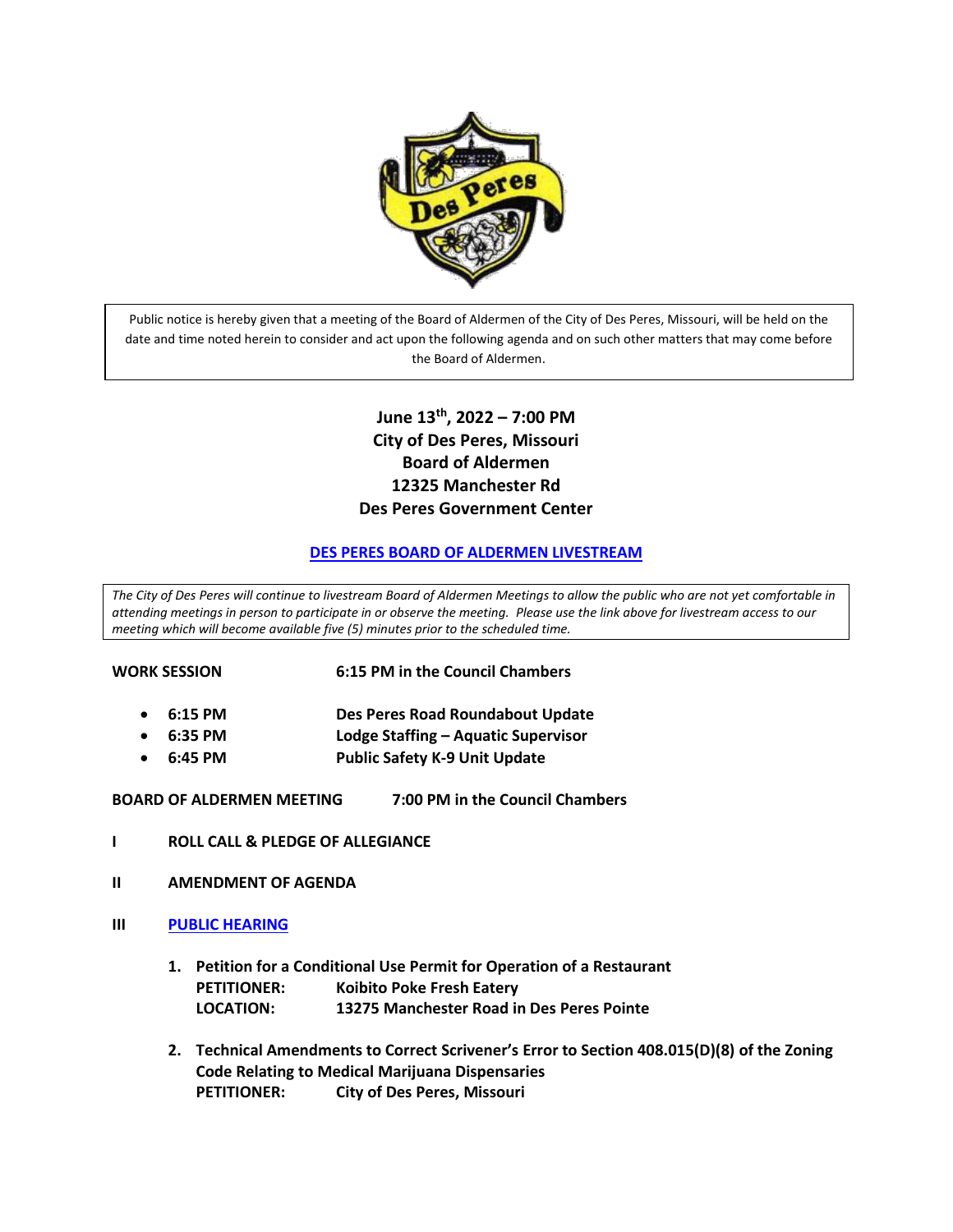# **IV CITIZEN COMMENTS AND PETITIONS**

At this time, individuals may step to the podium and, upon giving your name and address for the record, you may address the Mayor and Board of Aldermen on any topic. Please limit your comments to no more than three (3) minutes and try to avoid duplication from the other speakers. Citizens attending the meeting remotely may submit written comments or questions for inclusion in the record by e-mail to **sschaefer@desperesmo.org** prior to the date and time of the meeting and they will be included in the record of the meeting

#### **V CONSENT AGENDA**

Items on the Consent Agenda are considered administrative actions that are routine in nature and may be approved by a single motion and vote by the Board of Aldermen. Any item on the consent agenda may be removed from the Consent Agenda and moved to New Business for discussion and an individual vote at the request of the Mayor or any individual member of the Board of Aldermen

- 1. [Minutes](https://www.desperesmo.org/DocumentCenter/View/22234/05-23-2022-Draft-Alderman-Meeting-Minutes) of the Board of Aldermen Meeting of May 23, 2022
- 2. [Warrant](https://www.desperesmo.org/DocumentCenter/View/22264/Warrant-List-6922) List Dated June 9, 2022
- 3. [R22-3596](https://www.desperesmo.org/DocumentCenter/View/22235/R22-3596-Audit_CAFR-FULL) Acknowledging Receipt of the Annual Comprehensive Financial Report and Audit for the 2021 Fiscal Year
- 4. [R22-3597](https://www.desperesmo.org/DocumentCenter/View/22236/R22-3597-Walk-for-the-Poor-2022-FULL) Approving a Parade Permit for St Clement of Rome Relating to a "Walk for the Poor" to be held on September 24, 2022
- 5. [R22-3598](https://www.desperesmo.org/DocumentCenter/View/22237/R22-3598-Continued-Membership-SLAIT-2022-23) Authorizing Continued Membership in the St Louis Area Insurance Trust (SLAIT); Renewing Workers Compensation, General Liability and Police Professional Liability Coverage for the Year Beginning July 1, 2022 and Adopting a Supplemental Appropriation Relating Thereto
- 6. [R22-3599](https://www.desperesmo.org/DocumentCenter/View/22238/1-22-3599-Public-Official-Liability-Insurance) Authorizing Purchase of Public Official Liability Insurance Coverage from XL Catlin Company for the Year Commencing July 1, 2022 with a Policy Limit of \$2,000,000 and Adopting a Supplemental Appropriation Relating Thereto
- 7. [R22-3600](https://www.desperesmo.org/DocumentCenter/View/22239/R22-3600-Property-Insurance-Renewal-Selective) Authorizing a Contract for Renewal of Property Insurance Coverage with Selective Insurance Company for the 12 Month Period Commencing July 1, 2022 and Adopting a Supplemental Appropriation Relating Thereto
- 8. [R22-3601](https://www.desperesmo.org/DocumentCenter/View/22254/1-R22-3561--Cyber-Liability-Insurance) Authorizing Placement of Cyber Liability Insurance Coverage with Lloyd's of London Effective July 1, 2022 and Adopting a Supplemental Appropriation Relating Thereto
- 9. [R22-3602](https://www.desperesmo.org/DocumentCenter/View/22240/1-R22-3602--Pavement-Marking-FULL) Authorizing a Unit Price Contract with Traffic Control Co for Pavement Marking and Adopting a Supplemental Appropriation Relating Thereto
- 10. [R22-3603](https://www.desperesmo.org/DocumentCenter/View/22241/1-R22-3603-Purchase-of-Police-Vehicle-Equipment-FULL) Adopting a Supplemental Appropriation to the Capital Improvement Fund in the Amount of \$15,500 for Public Safety Equipment and Authorizing Agreements for Purchase and Installation of Police Equipment in New Patrol Vehicles

# **VI REPORTS OF OFFICERS AND COMMITTEES**

Written Reports from Boards and Commissions have been filed with the Board of Aldermen in advance of the meeting. Inclusion of these items on the Agenda allows for any questions or discussion regarding commission discussion, recommendations or actions.

#### 1) Report of the Mayor

- a) Appointments
	- i) Public Safety Commission
		- (1) Lawrence Beerman as Mayors Representative Term Ending June 30, 2024
	- ii) Audit & Finance Committee
		- (1) Katrina Pon, Ward One, Term to Expire June 30, 2024
		- (2) Brent Dolezalek, Ward Two, Term to Expire June 30, 2024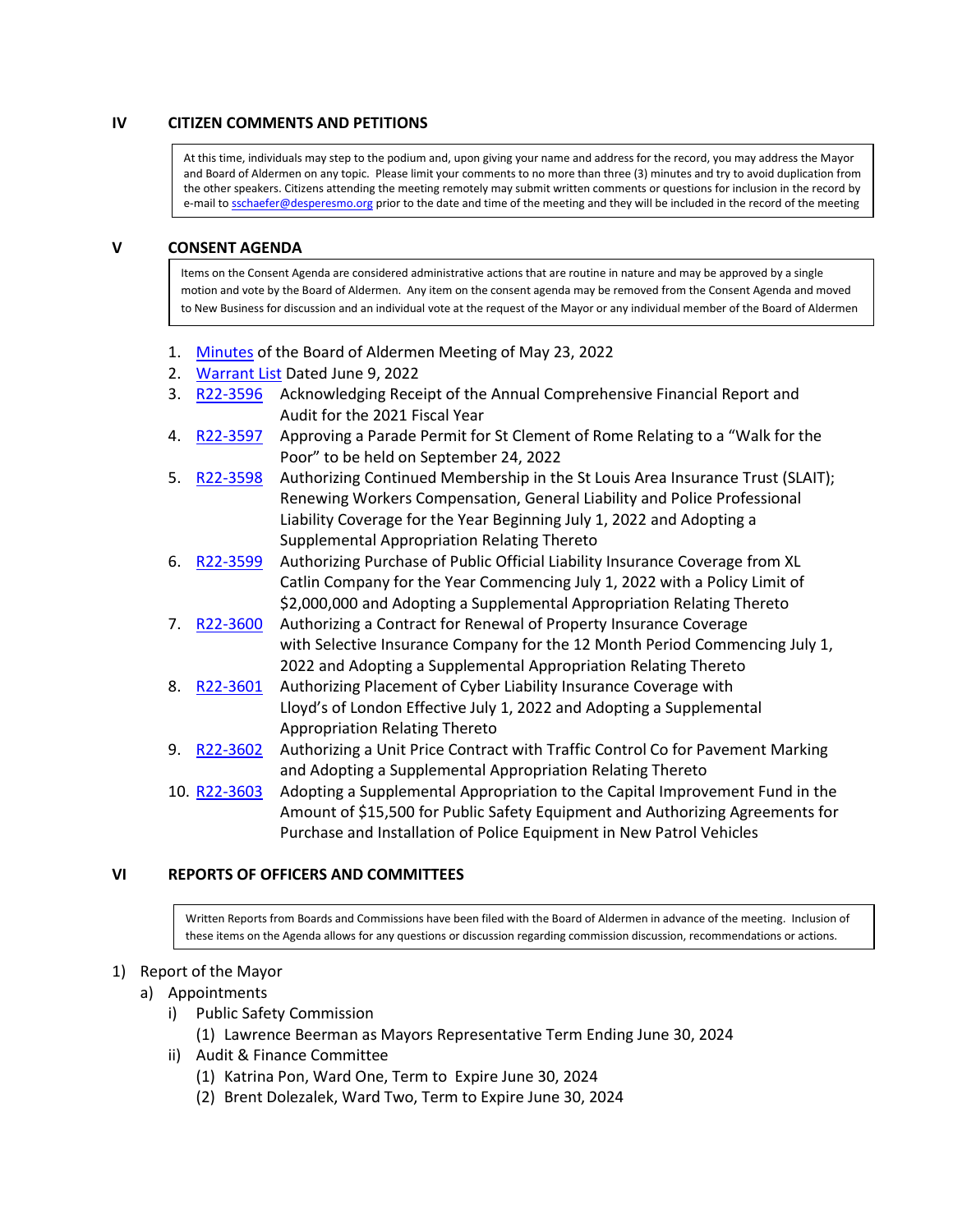- 2) Reports of Board and Commissions
	- a) [Report](https://www.desperesmo.org/DocumentCenter/View/22243/A-and-F-Minutes-5-25-22) of the Audit & Finance Commission Meeting of May 25, 2022
	- b) [Report](https://www.desperesmo.org/DocumentCenter/View/22261/20220520---Findings-of-fact-and-conclusions-of-law-v-cbg--FINAL) of the Board of Adjustment Meeting of May 31, 2022
	- c) [Report](https://www.desperesmo.org/DocumentCenter/View/22256/P_R-Meetng-of-6-2-22) of the Parks & Recreation Commission Meeting of June 2, 2022
	- d) [Report](https://www.desperesmo.org/DocumentCenter/View/22260/Meeting-Summary---June-8-2022) of the Planning & Zoning Commission Meeting of June 8, 2022

# V**II LEGISLATION**

#### 1. **Unfinished Business**

- a. **[B22-2956](https://www.desperesmo.org/DocumentCenter/View/22266/B22-2956-CUP-for-Koibito-Poke-Fresh-Eatery)** An Ordinance Granting a Conditional Use Permit for Operation of a Restaurant to Koibito Poke at 13307 Manchester Road (2<sup>nd</sup> Reading & Consideration for Passage and Approval)
- b. **[B22-2957](https://www.desperesmo.org/DocumentCenter/View/22245/B22-2957-Boundary-Adjustment-Plat-2405-Hollyhead-Drive)** An Ordinance Approving a Boundary Adjustment Plat Between Lots 187 and 143 in Dougherty Lake Plat 5 Subdivision (2<sup>nd</sup> Reading & Consideration for Passage and Approval)
- c. [B22-2958](https://www.desperesmo.org/DocumentCenter/View/22246/B22-2958-Amending-Personnel-Rules-Vacation) An Ordinance Amending Section 9.3 Vacation of the Personnel Rules & Regulations of the City of Des Peres (2<sup>nd</sup> Reading & Consideration for Passage and Approval)
- d. [B22-2959](https://www.desperesmo.org/DocumentCenter/View/22247/Medical-Marijuana-Ordinance-Typographical-Correction-002) An Ordinance Amending Section 408.015(D)(8) of the Zoning Code to the Correct a Typographical Error Regarding Medical Marijuana Regulations (Introduction - Hold for Public Hearing on June 13, 2022)
- e. [R22-3579.1](https://www.desperesmo.org/DocumentCenter/View/22248/1-R22-35791--Contract-for-Canine-with-FM-K9) Declaring FM K-9 a Specialized Provider under the Purchasing Code; Authorizing a Negotiated Contract for Purchase of a Public Safety Canine and Related Initial Training; and Authorizing a Supplemental Appropriation in the Public Safety (Prop P) Fund

# 2. **New Business**

- a. **[B22-2960](https://www.desperesmo.org/DocumentCenter/View/22252/1-B22-2960-Vacating-a-Portion-of-Old-Dougherty-Ferry-Road)** An Ordinance Vacating a Portion of the Right-of-Way of Old Dougherty Ferry Road from the End of the Cul-de-Sac West a Distance of 110.12 Feet (Introduction, Request to Waive Rules & Consider Final Passage)
- b. [R22-3604](https://www.desperesmo.org/DocumentCenter/View/22253/1-R22-3604-Rejecting-Bids-for-DP-Road-Roundabout) Resolution Rejecting All Bids Received May 27, 2022 for Construction of a Roundabout on Des Peres Road and Declaring the City's Intention to Rebid the Project in October 2022 for Construction in 2023

# **VIII MISCELLENEOUS BUSINESS**

# **(1) Report of Director of Public Works**

- Status Reports on 2022 Major Construction Projects
	- [Manchester Road](https://www.desperesmo.org/DocumentCenter/View/22265/Manchester-Construction-Contract-Recommendation-6-9-22) by MoDOT
	- Ballas Road by County Highways & Transportation
	- Highland Avenue & Shari Drive Reconstruction
	- Spring Valley Woods Slab Replacements